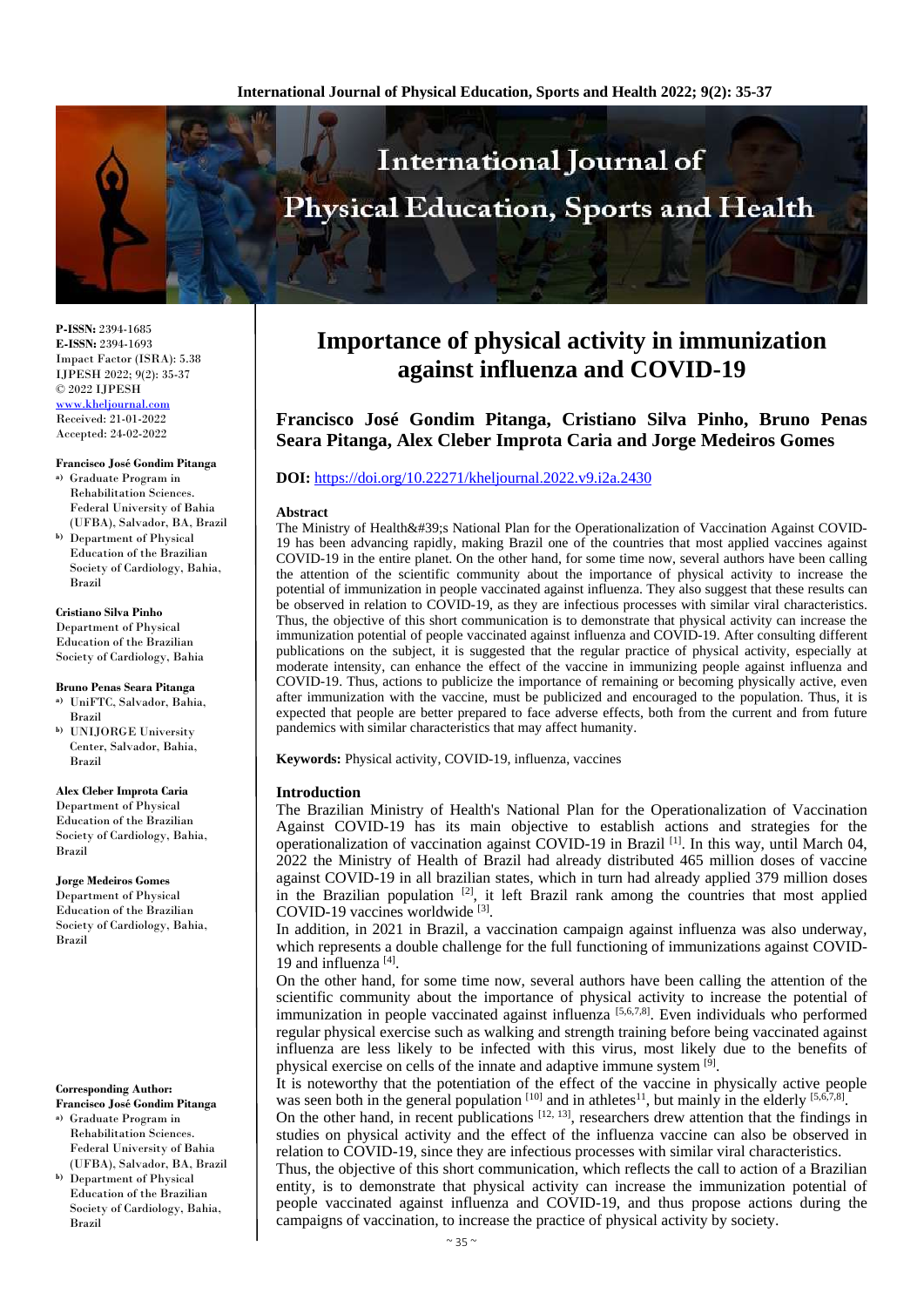#### **Who is The Proponent of the Short Communication**

This present research letter is proposed by the Department of Physical Education in Cardiology (DEFIC) of the Brazilian Society of Cardiology (SBC), Bahia region. The DEFIC-SBC/BA was initially created on September 4, 2000 when it was called the Department of Physical Education and Physiotherapy (DEFFI). Later, on December 9, 2002 it was dismembered and was renamed Department of Physical Education in Cardiology. It is a civil entity, of a scientific and social nature, with legal personality, non-profit, with an unlimited number of members, which brings together professionals with bachelor's degrees and/or graduates in Physical Education who are interested in or dedicated to assistance and related teaching or research the application of physical activity in the primary, secondary and tertiary prevention of cardiovascular diseases.

## **How the practice of physical activity increases the immunization potential in people vaccinated against influenza and COVID-19.**

The main arguments presented in publications about the increased potential for immunization in physically active people vaccinated against influenza would be the fact that the most physically active people present, after the application of the vaccine, a greater amount of specific anti-influenza antibodies (IgM and IgG) as well as increased proliferation of influenza-specific lymphocytes, mainly observed in the elderly [5, 6, 7, 8, 14] .

In addition, there was also greater post-vaccination expansion of monocytes and blasts in blood plasma, as well as upper regulation of genes associated with phagocytes, such as monocytes and macrophages [5, 6, 7, 8, 14].

In this sense, the regular practice of physical activity seems to provoke more significant immune responses as a result of the influenza vaccine, both in the innate immune system and in the adaptive immune system  $[5, 6, 7, 8]$ . In this context, authors cite the importance of cytokines produced by moving skeletal muscles, which are specialized in a positive immunomodulatory response, thus serving as an important immunizing enhancer<sup>[15]</sup>.

However, it is important to emphasize that physical activity in light to moderate intensity is capable of promoting a more adequate immune response, favoring the production of proinflammatory cytokines. In this way, there is protection against infectious diseases. On the other hand, intense physical activity can cause immunosuppression, block lymphocyte proliferation and decrease the production of antibodies by lymphocytes  $[16]$ . As a result, you are properly vaccinated and physical activity at moderate intensity seems to be the best strategy for immune health.

In this sense, the International Manifesto for the Promotion of Physical Activity in Post-COVID-19: A Call for Action [17], a document recently published in Brazil and endorsed by the SBC, proposes, in its first call for action, to encourage the practice of physical activity by the population during and after the pandemic, both individually (me), and socially (us) and collectively (governmental and non-governmental departments), even after the population's vaccination.

### **Conclusions and Recommendations**

The regular practice of physical activity, especially at moderate intensity, can enhance the vaccine's effect on the immunization of people against influenza and COVID-19. Thus, the DEFIC-SBC/BA suggests that, globally, in the National Immunization Plans against influenza and COVID-

19, actions be taken to publicize the importance of remaining or becoming physically active, even after immunization with the vaccine. In this way, it is expected that people are better prepared to face adverse effects, both from the current and from future pandemics with similar characteristics that may affect humanity.

## **References**

- 1. Ministry of Health of Brazil. National Plan for the Operationalization of Vaccination Against COVID-19. [Accessed on July 5, 2021]. Available in https://www.gov.br/casacivil/ptbr/assuntos/noticias/2020/dezembro/governo-federalapresenta-o-plano-para-a-imunizacao-contra-a-COVID-19.
- 2. Ministry of Health of Brazil. COVID-19 Vaccination Applied Doses. [Accessed on March 07, 2021]. Available in: https://www.gov.br/saude/ptbr/assuntos/noticias/2022/marco/fiocruz-entrega-1-9 milhao-de-doses-da-astrazeneca-aos-brasileiros.
- 3. Our World in Data. Coronavirus (COVID-19) Vaccinations. [Accessed on December 01, 2021]. Disponível em: https://ourworldindata.org/COVIDvaccinations
- 4. Ministry of Health of Brazil. Vaccinate Against H1N1 Fiocruz. [Accessed May 7, 2021]. Available in: https://www.gov.br/pt-br/servicos/vacinar-contra-h1n1.
- 5. Schuler PB, Leblanc PA, Marzilli TS. Effect of physical activity on the production of specific antibody in response to the 1998-99 influenza virus vaccine in older adults. J Sports Med Phys Fitness. 2003;43(3):404.
- 6. Kohut ML, Arntson BA, Lee W, Rozeboom K, Yoon KJ, Cunnick JE, McElhaney J. Moderate exercise improves antibody response to influenza immunization in older adults. Vaccine. 2004;22(17-18):2298-2306.
- 7. Woods JA, Keylock KT, Lowder T, Vieira VJ, Zelkovich W, Dumich S, *et al*. Cardiovascular exercise training extends influenza vaccine seroprotection in sedentary older adults: the immune function intervention trial. J Am Geriatr Soc. 2009;57(12):2183-91.
- 8. Wong GCL, Narang V, Lu Y, Camous X, Nyunt MSZ, Carre C, et al. Hallmarks of improved immunological responses in the vaccination of more physically active elderly females. Exerc Immunol Rev 2019; 25:20-33.
- 9. Grande AJ, Reid H, Thomas EE, Nunan D, Foster C. Exercise prior to influenza vaccination for limiting influenza incidence and its related complications in adults. Cochrane Database Syst Rev. 2016 Aug 22;(8):CD011857. doi: 10.1002/14651858.CD011857.
- 10. Rogers CJ, Zaharoff DA, Hance KW, Perkins SN, Hursting SD, Schlom J, Greiner JW. Exercise enhances vaccine-induced antigen-specific T cell responses. Vaccine. 2008 Oct 3;26(42):5407-15.
- 11. Ledo A, Schub D, Ziller C, Enders M, Stenger T, Gärtner BC, Schmidt T, Meyer T, Sester M. Elite athletes on regular training show more pronounced induction of vaccine-specific T-cells and antibodies after tetravalent influenza vaccination than controls. Brain Behav Immun. 2020;83:135-145.
- 12. Chastin SFM, Abaraogu U, Bourgois JG, Dall PM, Darnborough J, Duncan E, Dumortier J, Pavón DJ, McParland J, Roberts NJ, Hamer M. Effects of Regular Physical Activity on the Immune System, Vaccination and Risk of Community-Acquired Infectious Disease in the General Population: Systematic Review and Meta-